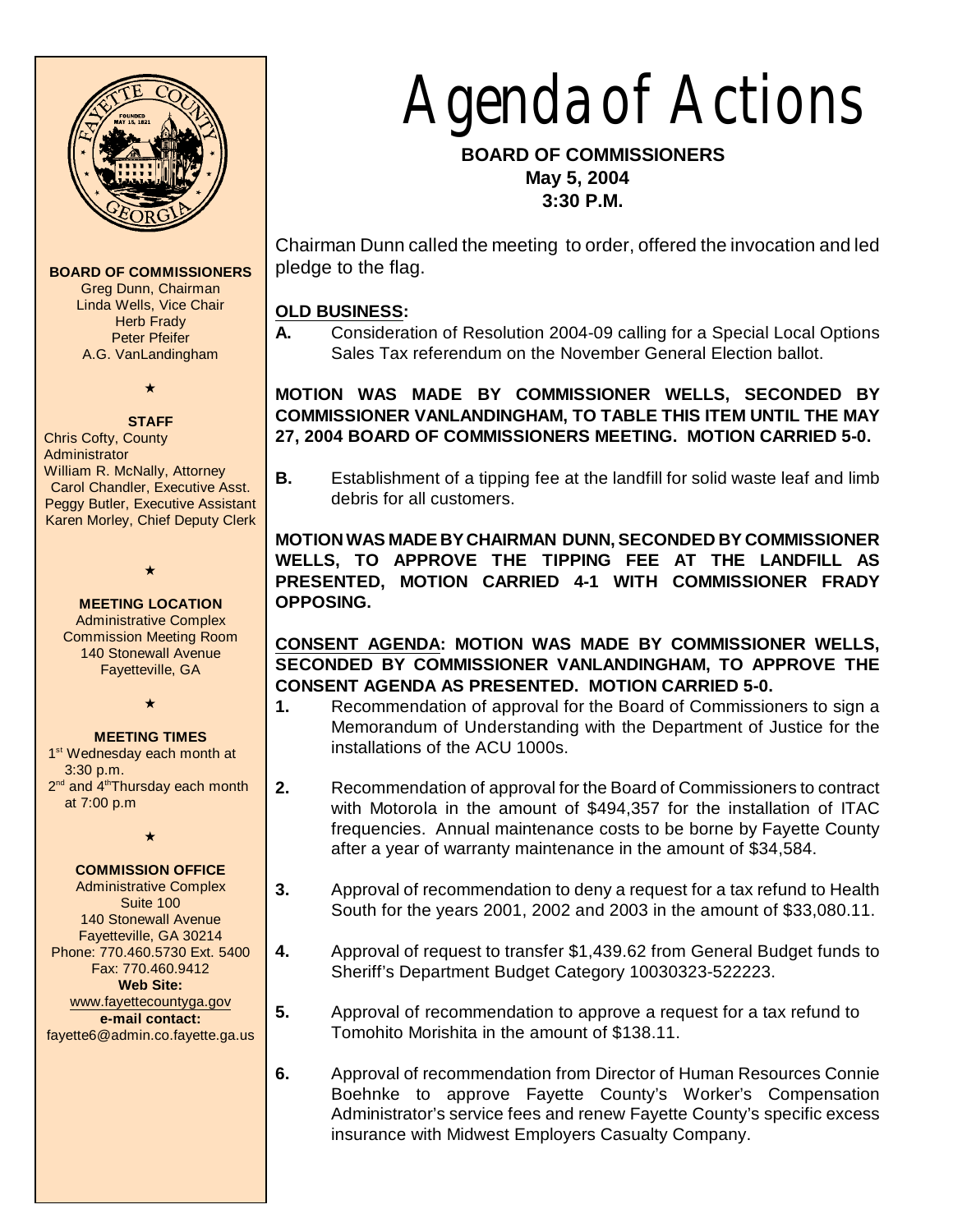# **Agenda May 5, 2004 Page 2**

- **7.** Approval of request to increase revenues and expenditures in the Grant fund in the amount of \$9,750.38 to recognize Bulletproof Vest Partnership Grant.
- **8.** Approval of request for the Southern Bicycle League to facilitate Wilson 100 Bike Ride out of McCurry Park and waive the reservation fee. This request has been approved and the reservation fee waived for the past 15 years.
- **9.** Approval of minutes for Board of Commissioners meeting held on April 7, 2004.

# **PUBLIC COMMENT:**

Members of the public are allowed up to five minutes each to address the Board on issues of concern other than those items which are on this evening's agenda.

#### **THERE WAS NO PUBLIC COMMENT**

#### **STAFF REPORTS:**

**BILL MCNALLY:** Attorney McNally said he had given the Board suggested changes to the Massage Therapy Ordinance.

**MOTION WAS MADE BY COMMISSIONER WELLS, SECONDED BY COMMISSIONER VANLANDINGHAM, TO APPROVE THE CHANGES TO THIS ORDINANCE. MOTION CARRIED 5-0.**

**BILL MCNALLY:** Attorney McNally asked for an Executive Session to discuss one real estate item and four legal items.

**CAROL CHANDLER:** Ms. Chandler informed the Board that the Budget team will be presenting the budget to the Board of Commissioners next week and asked that the Board check their calendars in regards to setting times for Budget Workshops at the end of this month.

# **EXECUTIVE SESSION: MOTION WAS MADE BY COMMISSIONER WELLS, SECONDED BY COMMISSIONER PFEIFER, TO ADJOURN TO EXECUTIVE SESSION TO DISCUSS ONE REAL ESTATE ITEM AND FOUR LEGAL ITEMS. MOTION CARRIED 5-0.**

# **EXECUTIVE SESSION:**

**REAL ESTATE:** Attorney McNally advised the Board on a real estate matter.

# **MOTION WAS MADE BY COMMISSIONER WELLS, SECONDED BY COMMISSIONER VANLANDINGHAM, FOR THE COUNTY ATTORNEY TO PROCEED IN THIS MATTER. MOTION CARRIED 5-0.**

**LEGAL:** Attorney McNally advised the Board on a legal matter.

# **MOTION WAS MADE BY COMMISSIONERS WELLS, SECONDED BY COMMISSIONER VANLANDINGHAM, FOR THE COUNTY ATTORNEY TO PROCEED IN THIS MATTER. MOTION CARRIED 5-0.**

**LEGAL:** Attorney McNally advised the Board on a legal matter.

# **THE BOARD TOOK NO ACTION ON THIS MATTER.**